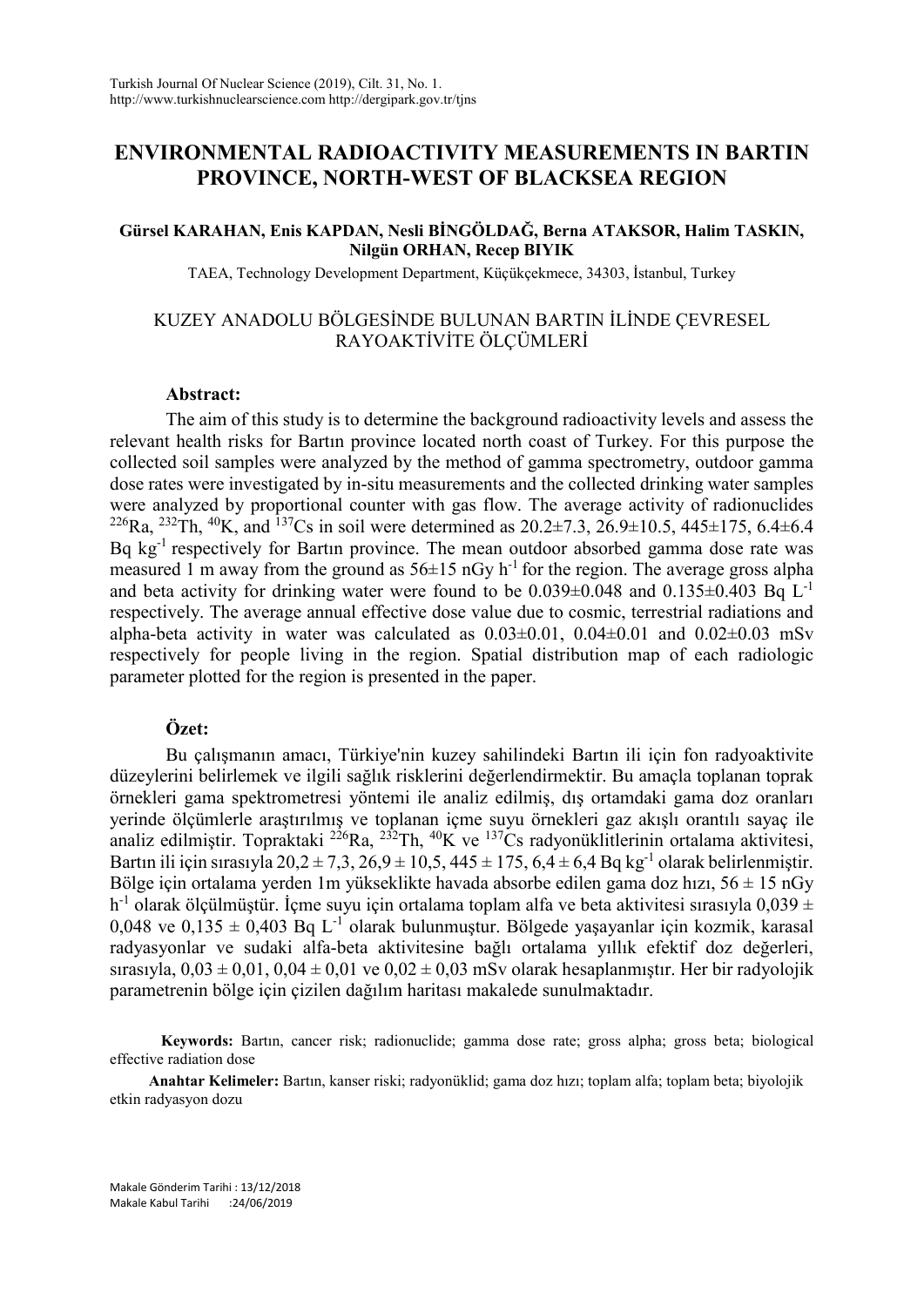### **1. Introduction**

The environment is an essential element of human existence. It is a result of interference of natural elements -earth, air, water, climate, biosphere-with elements created by human activity (Huseyinli, Hajiyeva, Yolchiyeva & Nazarov, 2016). Accumulation of naturally occurring radioactive elements or compounds in the environment might cause very serious health problems for people. Therefore, it is important to determine background radiation levels in the environment to prevent possible health risks.

There are two main contributors to natural radiation exposures: high-energy cosmic ray particles incident on the earth's atmosphere and radioactive nuclides that originated in the earth's crust and are present everywhere in the environment, including the human body itself. Cosmic rays interact with the nuclei of atmospheric constituents, producing a cascade of interactions and secondary reaction products that contribute to cosmic ray exposures that decrease in intensity with depth in the atmosphere, from aircraft altitudes to ground level. Naturally occurring radionuclides of terrestrial origin (also called primordial radionuclides) are present in various degrees in all media in the environment, including the human body itself (UNSCEAR, 2000). As a result of nuclear explosions carried out in the earth's atmosphere and the nuclear power station accidents, the world has become polluted with radionuclides of artificial origin. Some of these long-lived isotopes <sup>134</sup>Cs (T<sub>1/2</sub> = 2 y) and <sup>137</sup>Cs (T<sub>1/2</sub> = 30 y) exist in surface soil, as a result of the radioactive fall-out from the atmosphere (Orgun et al, 2007). Exposure of cells and organisms to background radiation may cause DNA damage. The cellular processing of radiation-induced damage to DNA by enzymes may result in a return to normal sequence and structure, or processing may fail or may cause alterations in DNA that lead to lethality or heritable changes (mutations and chromosomal aberrations) in surviving cells (Kapdan et al., 2011).

Because of the detrimental effects of the background radiations to the human body, various studies have been performed, particularly in urban areas, to prevent possible health hazards. Hence, the objective of this study is to evaluate and map radiologic parameters and also to assess the relevant health risks for Bartın province located in the North-West of Blacksea region.

#### **2. Survey Area**

Bartın province located in North-West of Blacksea Region of Turkey is chosen as research region for the study. The province with the population of 192.817 has area about 2,076  $km<sup>2</sup>$  as can be seen in Figure 1. The city center is located at the geographic coordinates of 41 $\degree$ 38' 15.3744'' N and 32° 20' 1.7268'' E. Bartin is surrounded by mountains not more than 2000 m in height from the east, west and north and forests form 46% of Bartin. There are numerous ancient city ruins inside the borders of historic Paphlagonia [region](http://www.allaboutturkey.com/regions.htm) of Bartin. Ancient cities of Sesamos (Amasra), Kromna (Kurucasile) and Erythinoi (Cakraz) are located also in the province. The second nuclear power plant planned to be constructed in Sinop will be located very close to the region.

#### **3. Materials and methods**

The activity concentration of radionuclides was determined by gamma spectrometric analysis of the collected soil samples, outdoor gamma dose rates were investigated by in-situ measurements and the collected drinking water samples were analyzed by proportional counter with gas flow. The geographic coordinates of the stations were determined by Global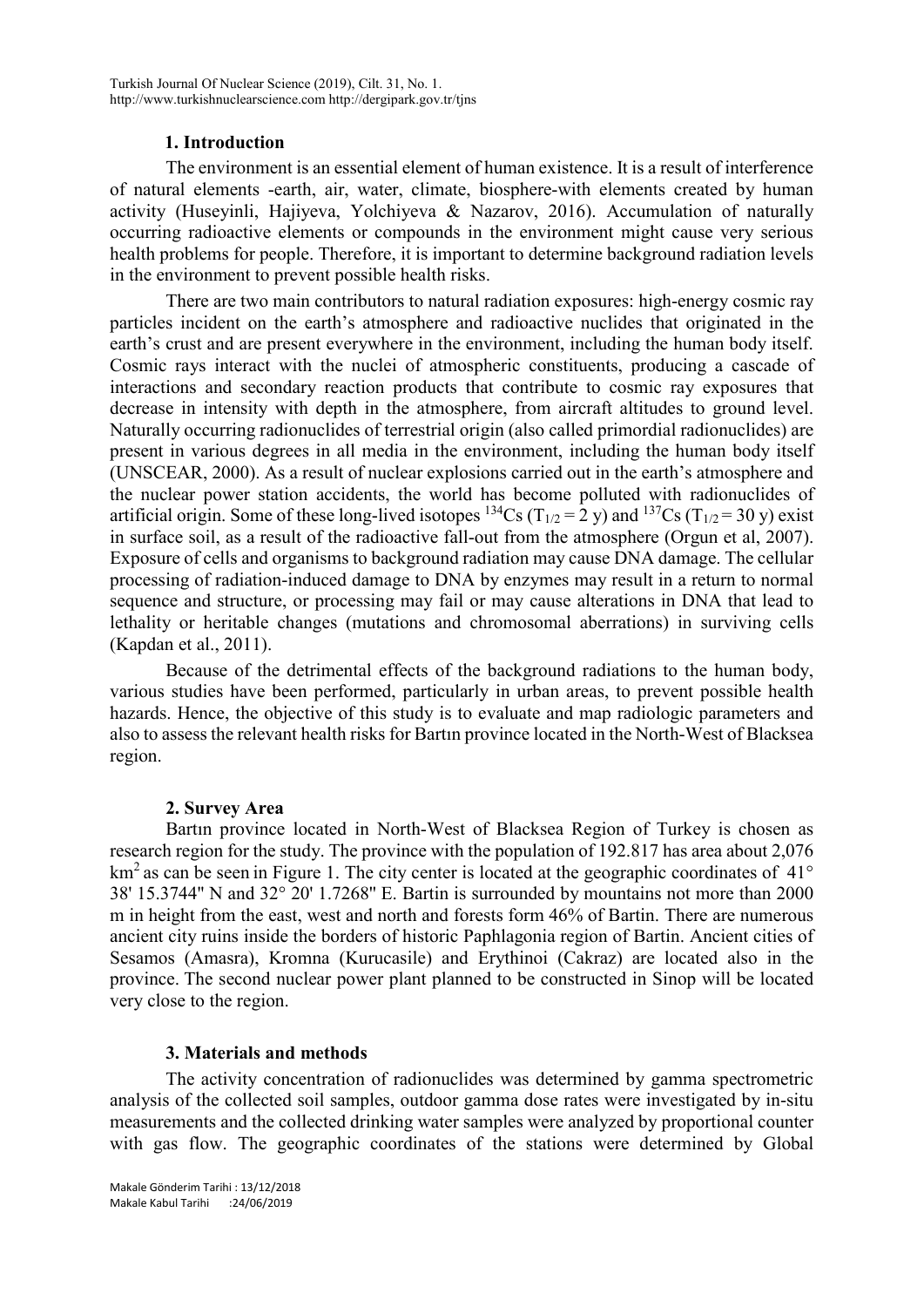Turkish Journal Of Nuclear Science (2019), Cilt. 31, No. 1.

http://www.turkishnuclearscience.com http://dergipark.gov.tr/tjns

Positioning System (GPS).ArcMap module of ArcGIS (10.2 version) mapping software was used for plotting spatial distribution maps for the region.

### **3.1. Determination of soil radioactivity and terrestrial gamma dose rate**

Soil samples were obtained from uncultivated locations that were close to settlements. Open, flat and undisturbed geographical locations which had good water permeability were selected as the sampling points. The foreign bodies were removed and the remaining soil was placed in clean, sealed and labeled bags. The samples were dried at 105°C for 24 h, grained, passed through 2 mm sieves and placed in Marinelli type beakers. The samples were kept one month before the analysis at the airtight condition to allow secular equilibrium between thorium and radium and their decay products. Each sample was counted for 50000 s using a gamma spectroscopy device connected to a coaxial HPGe detector, Canberra, in the accredited laboratories of Radioactivity Analysis and Measurement Department in Çekmece Nuclear Research and Training Center (CNAEM). The detector was shielded to reduce the background due to the cosmic rays and the radiation nearby the system. Full energy peak efficiency was determined using Standard Reference Material prepared by International Atomic Energy Agency (IAEA, 2000). The MDA (Minimum Detectable Activity) value for <sup>137</sup>Cs was obtained as  $0.5$  Bq  $kg^{-1}$ .

Based on the radioactivity levels of  $^{226}Ra$ ,  $^{232}Th$ ,  $^{40}K$  and  $^{137}Cs$  the gamma absorbed dose rate in air (ADRA) in nGy  $h^{-1}$  at 1 m above the ground level was calculated by using the following equation (UNSCEAR, 2000).

 $\mathbf{ADRA} = aC_{Ra} + bC_{Th} + cC_{K} + dC_{Cs}$  (1)

Where C<sub>Ra</sub>, C<sub>Th</sub>, C<sub>K</sub> and C<sub>Cs</sub> are the activity concentrations (Bq kg<sup>-1</sup>) of <sup>226</sup>Ra, <sup>232</sup>Th, <sup>40</sup>K and  $137Cs$ , respectively, in soil sample. The values of a, b, c, and d are coefficients of 0.461, 0.623, 0.0417 and 0.1243 nGy  $h^{-1}$  (Bq kg<sup>-1</sup>)<sup>-1</sup>, respectively (UNSCEAR, 2000; UNSCEAR, 2008).

#### **3.2. Determination of outdoor gamma dose rates**

The outdoor gamma dose rates were measured during the summer season. Therefore, the study was realized for the dry soil conditions of the region. In order to determine the outdoor gamma dose rates, the total of 133 readings was taken 1 meter away from the ground at the same stations soil sample collected, as demonstrated in Figure 3. The gamma dose rates were measured by the portable device (Thermo sci.) connected with high sensitivity NaI scintillation detector (NBR model of Thermo sci.) calibrated at the beginning of the study by accredited Secondary Standard Dosimetry Laboratory (SSDL) of Çekmece Nuclear Research and Training Center (CNAEM). The measurements were taken in the air for two minutes and the gamma dose rates were recorded as  $\mu$ R h<sup>-1</sup> and then converted to nGy h<sup>-1</sup> using the conversion factor of 8.7 nGy  $\mu$ R<sup>-1</sup>. The annual effective dose equivalent (AEDE) (nGy h<sup>-1</sup>)was calculated by using the following equation (UNSCEAR, 2000).

 $AEDE = ADRA \times DCF \times OF \times T$  (2)

where, DCF is dose conversion factor of 0.7, OF is occupancy factor of 0.2 and T is the time  $(8760 \text{ h y}^{-1})$ . In addition, excess lifetime cancer risk value (ELCR) for 70 years of average life duration was calculated by using following equation (UNSCEAR, 2008).

 $ELCR = AEDE x DL x RF (3)$ 

where DL is the duration of life (70 y) and RF is the risk factor  $(Sv<sup>-1</sup>)$ , fatal cancer risk per sievert. For stochastic effects, RF of ICRP 103 for the public as 0.055 was used (ICRP, 2007).

### **3.3. Determination of radioactivity in drinking water**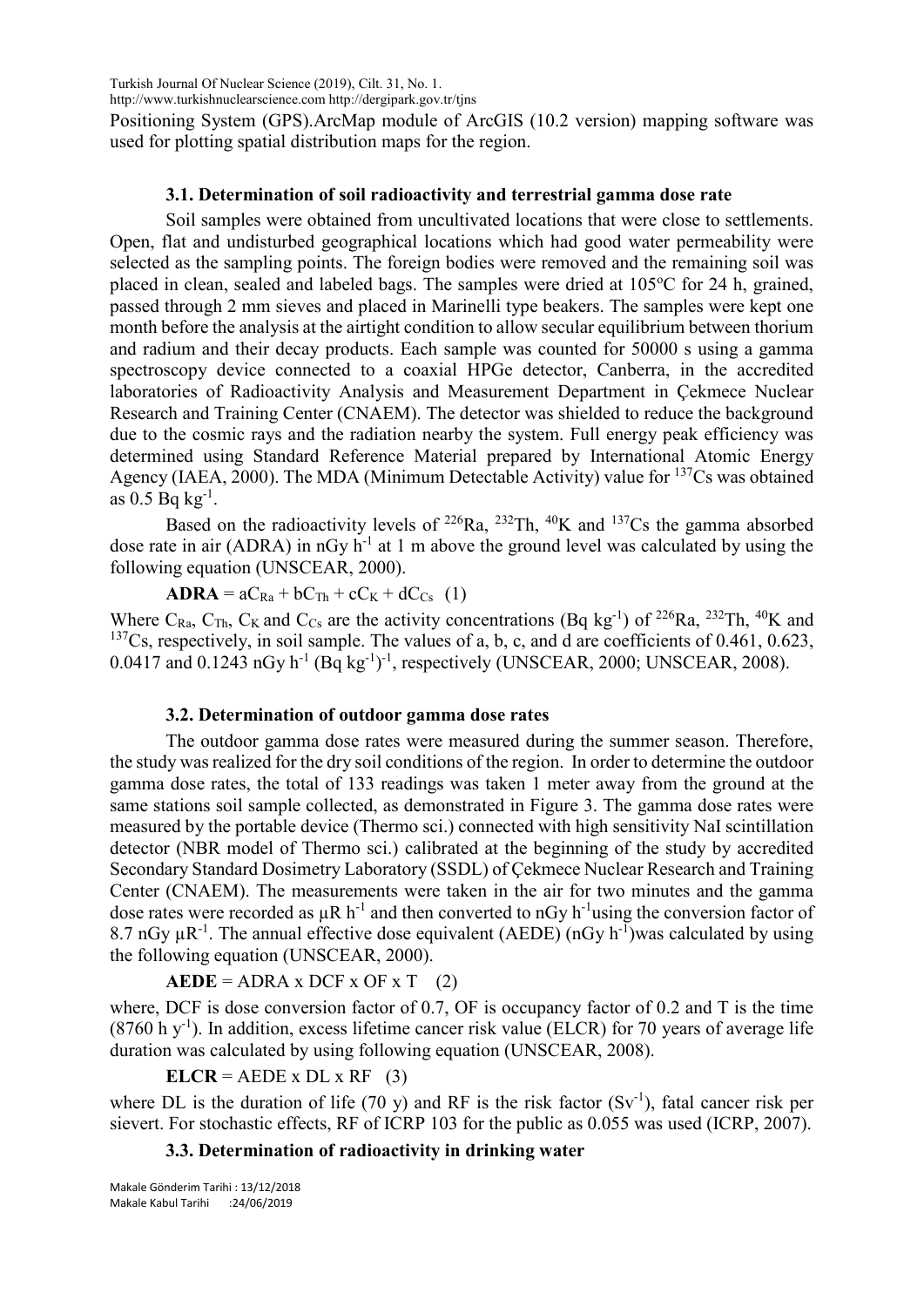Turkish Journal Of Nuclear Science (2019), Cilt. 31, No. 1. http://www.turkishnuclearscience.com http://dergipark.gov.tr/tjns

The collected water samples at pre-determined stations were transported to the laboratory in 500  $\text{cm}^3$  plastic bottles. A routine procedure outlined by Karahan et al. was followed to prepare the samples for radionuclide analyses (Karahan, Öztürk & Bayülken, 2000). Each sample was first filtered through a paper and then transferred to a beaker where a small amount of nitric acid was added to avoid any precipitation on the walls of the container. After slow evaporation to near dryness, the sample was moved to a stainless steel counting planchette to be evaporated to dryness at low temperature. After cooling and weighing for the dry residue, each sample was counted for gross-alpha and gross-beta radioactivities in a low-background proportional counter with gas flow (Berthold, LB770-PC 10-Channel Low-Level Planchet Counter). The system was commonly used for measuring environmental samples with low natural background radiation. The results were obtained in units of Bq dm<sup>-3</sup>. The calibration of the low-level counting system used in the measurements was carried out with standard solutions that contained known activities of  $241$ Am for alphas and  $90$ Sr for betas which were similar to the sample geometry. The following equation was used to calculate the effective dose  $(DR_W)$  due to drinking water radioactivity.

**DR**W = Aw x IRw x ID<sub>F</sub> x 2 (for both  $\alpha$  and  $\beta$ ) (4)

where DR<sub>W</sub> is the dose equivalent effective (Sv/year), A<sub>W</sub> is activity (Bq  $L^{-1}$ ), IR<sub>W</sub> is the intake of water for one person in 1 year (730 L), and ID<sub>F</sub> is the ingestion effective dose equivalent factor for 3.58×10<sup>−</sup><sup>7</sup> Sv Bq-1 for alpha (Kobya et al., 2015). Excess lifetime cancer risk value (ELCR) for 70 years of average life duration was calculated by using following equation.

 $ELRC = DR_W x DL x RF (5)$ 

where DRw is the annual effective dose equivalent (Sv/year), DL is the duration of life (70) years), and RF is the risk factor  $(Sv^{-1})$ . For risk assessment, the nominal probability coefficient of 7.3×10<sup>−</sup><sup>2</sup> Sv<sup>−</sup><sup>1</sup> recommended by ICRP was adopted (Kobya et al., 2015; ICRP, 1991; Görür and Camgöz, 2014).

# **4. Results and Discussions**

In order to determine the activity concentration of radionuclides in soil, the total of 65 soil samples was collected from pre-determined stations and analyzed. The average activities of radionuclides <sup>226</sup>Ra, <sup>232</sup>Th, <sup>40</sup>K, and <sup>137</sup>Cs were determined as  $20.2\pm7.3$ ,  $26.9\pm10.5$ ,  $445\pm175$ , and  $6.4\pm6.4$  Bq kg<sup>-1</sup> respectively in Bartin for the dried soil. Radionuclide activities determined for each sample station in the region are given in Table 1 and the distribution maps of each radionuclide are presented in Figure 2. The variation in activities of the natural radionuclides seen in the maps directly depends on the radiologic structure of the soil. Besides, <sup>137</sup>Cs activity was determined significantly higher in some parts of the region.  $137Cs$  is spread to the atmosphere through nuclear activities. Most of the fallout radiation accumulates in the soil (UNSCEAR, 1982). Turkey has been affected by the Chernobyl nuclear power accident in 1986 as other close countries to the area. Studies conducted after the accident pointed out to  $^{137}Cs$ accumulation particularly at the north coast of Turkey and Thrace (Gokmen, Akgoz & Gokmen, 1996).

Outdoor gamma dose rates were obtained by readings at 133 stations and mean values were given for each district in Table 2. The spatial distribution map plotted for the outdoor gamma dose rates in the region was given together with the location of reading stations in Figure 3. The mean outdoor absorbed gamma dose rate, consisting of the terrestrial and the cosmic radiations, was measured 1 m away from the ground as  $56\pm15$  nGy h<sup>-1</sup> for the region. The highest average dose rate was determined for the Amasra district. The average terrestrial gamma dose rate at 1 meter away from the ground, which was derived from the activity of radionuclides in soil using the equation (1), was calculated as  $32.7\pm6.8$  nGy h<sup>-1</sup> for the region and it is observed that the terrestrial gamma dose rates vary considerably within the study area, even among the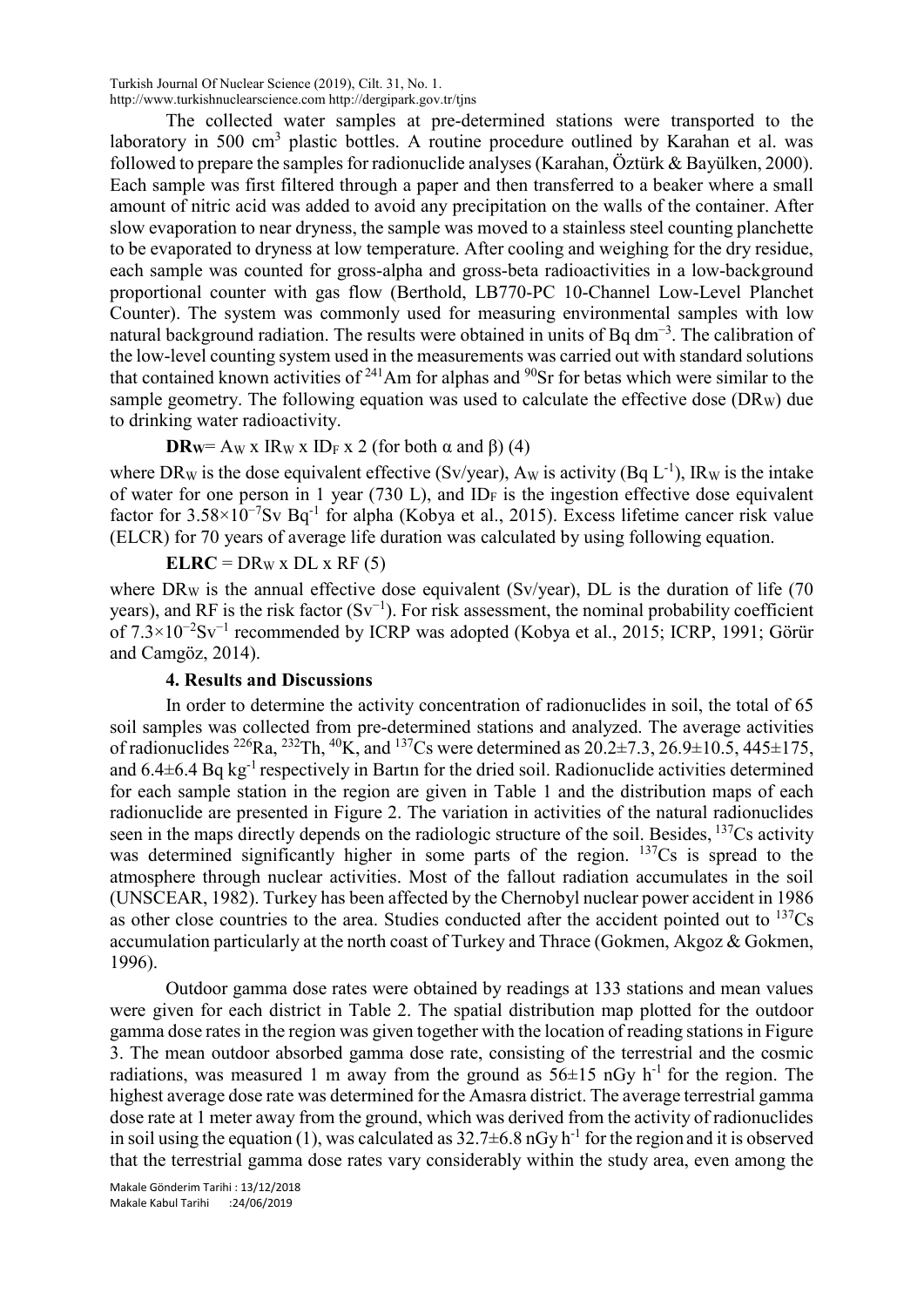Turkish Journal Of Nuclear Science (2019), Cilt. 31, No. 1.

http://www.turkishnuclearscience.com http://dergipark.gov.tr/tjns

closest regions. This variation is associated with the varying concentration of the radionuclides depending on the soil structure. Moreover, the average dose rate due to cosmic radiation for the research region was calculated as  $23.3\pm8.4$  nGy h<sup>-1</sup> subtracting the calculated terrestrial gamma dose rate from the measured gamma dose rate in air. Cosmic gamma dose rate mainly depends on altitude and weakly geomagnetic latitude of the regions (UNSCEAR, 2000). Therefore, the changes in cosmic radiation levels in the region could be explained by drastic changes of altitudes in the region as explained in the Survey Area section.

In order to determine the radioactivity levels in drinking waters, the samples were collected from 60 different locations in the research area and analyzed. The average gross alpha and gross beta activities were determined as  $0.039\pm0.048$  Bq L<sup>-1</sup> and  $0.135\pm0.403$  Bq L<sup>-1</sup> respectively for Bartın. The district of Amasra and Center have the highest mean gross alpha and mean gross beta activity in drinking water with  $0.086\pm0.078$  Bq L<sup>-1</sup> and  $0.123\pm0.044$  Bq L<sup>-</sup> <sup>1</sup> respectively. The values of gross alpha and beta activities determined for each sampling station are given in Table 3. Besides, the spatial distribution maps plotted for the gross alpha and gross beta activities of drinking waters in the region are given together with the location of sampling stations in Figure 4. The main reason for the variation of activities observed between different locations of the region seen in the maps is the change in the radiologic characteristic of underground origin of water resources and pathways.

The health effects of ionizing background radiations in the research region have been investigated by determining the biological effective radiation doses and the related cancer risks. The calculated annual biologic effective dose and the estimated excess cancer risk values due to radiologic exposure caused by terrestrial, cosmic radiation and radioactivity in drinking water are given in Table 4 for each district. The average annual dose value due to outdoor gamma radiation was calculated as  $0.07\pm0.02$  mSv for the region using equation (2). This value includes dose values of  $0.03\pm0.01$  mSv and  $0.04\pm0.01$  mSv due to cosmic and terrestrial radiations respectively. The determined dose values were considered for dry soil conditions and stated outdoor occupancy. These values could change depending on weather conditions, duration of exposure, humidity, the rate of fertilizer usage and the asphalt thickness above the soil. Cosmic radiation exposure dose values mainly depend on the altitude of the location. Therefore, due to changes of altitudes inside the region, travel and living in different parts of the region would directly affect the cosmic radiation exposure to people. Moreover, the average estimated excess cancer risk value due to outdoor gamma dose exposure was calculated as 2.57±0.70E-04 for the region using equation (3) with the risk factor determined in ICRP 103, however, risk values can change depending on methods and risk factors chosen (ICRP, 2007). Similarly, the annual cumulative effective dose for people living in the region due to radioactivity in drinking water was determined as  $0.02\pm0.03$  mSv for using the equation (4). Also, the average estimated excess cancer risk value related with this exposure was calculated as 1.18±1.46E-04 using the equation (5). This value may change depending on the factors mentioned above.

Finally, Table 5 is a list of background radiation studies conducted in other cities in Turkey. It is observed that ADRA value determined for the region is lower than the values determined for other cities. Moreover, mean <sup>226</sup>Ra, <sup>232</sup>Th, <sup>40</sup>K, and <sup>137</sup>Cs activity concentration values determined for the research region are seen to be compatible with those of other investigated cities and worldwide averages. In terms of radioactivity in water, while mean gross alpha value is between the values of other cities, gross beta is higher than the values determined in other cities. This shows that the water carried to the region comes from underground structures with relatively higher radioactivity.

#### **5. Conclusion**

Makale Gönderim Tarihi : 13/12/2018 Makale Kabul Tarihi :24/06/2019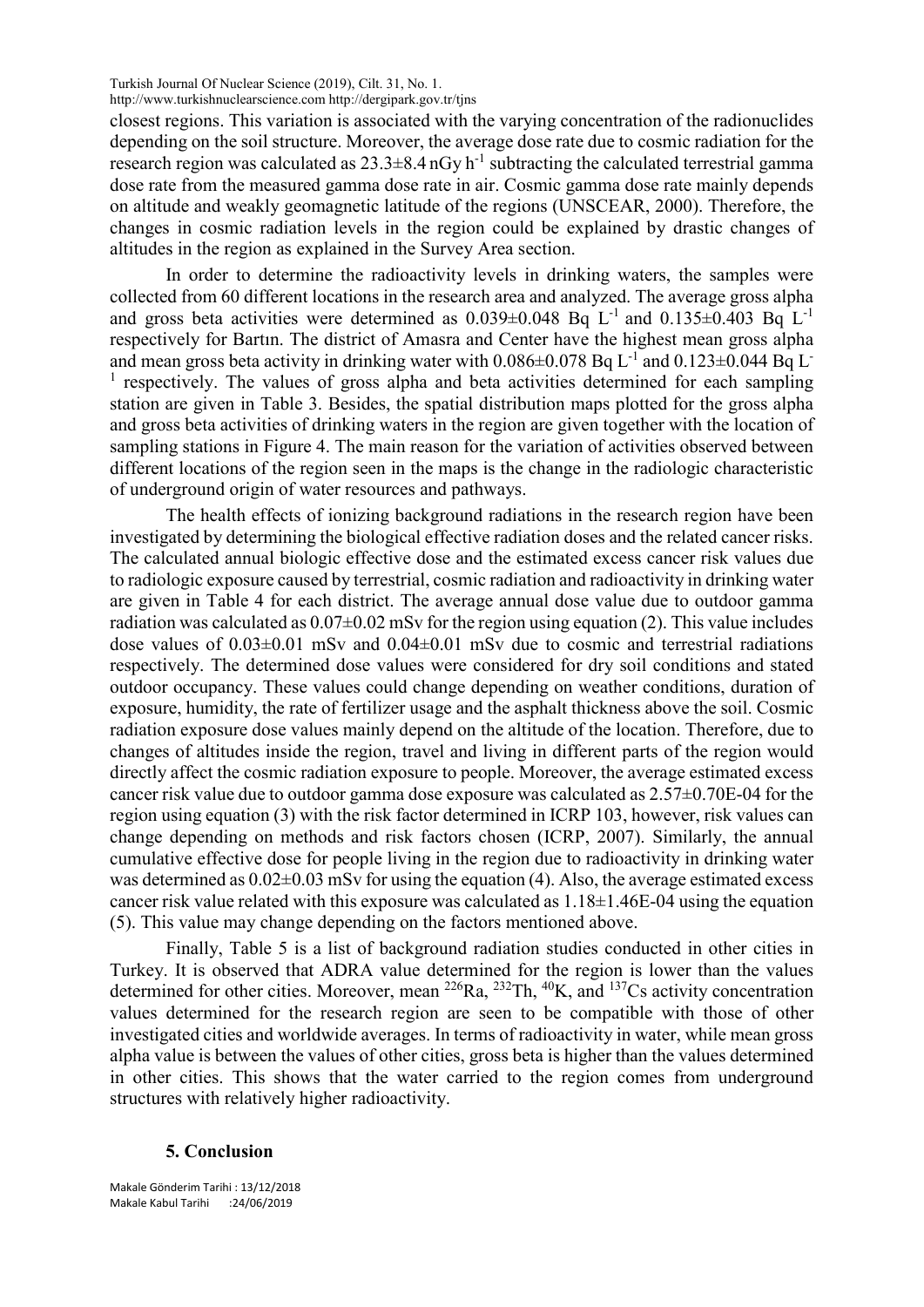Turkish Journal Of Nuclear Science (2019), Cilt. 31, No. 1. http://www.turkishnuclearscience.com http://dergipark.gov.tr/tjns

In this study, background levels of radionuclides were investigated in Bartın province close to the Sinop province where the second nuclear power plant will be constructed in the near future and this study revealed basic levels for the region before the plant is started. It was observed that almost all the radiologic parameters (radionuclide concentration in soil and alphabeta activity in drinking water and value of outdoor gamma dose rate) determined for the region are compatible with other cities of Turkey investigated before. Besides,  $137Cs$  activity was determined significantly higher in some parts of the region. This should be related to fallout during Chernobyl NPP accident.

# **6. References**

1) Ahmad, N., Jaafar, M. S. & Alsaffar, M. S. (2015). Study of radon concentration and toxic elements in drinking and irrigated water and its implications in Sungai Petani, Kedah, Malaysia. Journal of Radiation Research and Applied Sciences, 8: 294 -299

2) Değerlier, M. & Karahan G. (2010). Natural radioactivity in various surface waters in Adana, Turkey. Desalination, 261, 126-130.

3) Değerlier, M., Karahan G. & Ozger, G. (2008). Radioactivity concentrations and dose assessment for soil samples around Adana, Turkey. Journal of Environmental Radioactivity, 99 1018-1025.

4) Gokmen, I.G., Akgoz, M. & Gokmen, A. (1996). Chernobyl radioactivity on the Black Sea coast of Turkey. Analytical and Bioanalytical Chemistry. 355, 736-738.

5) Görür, F. K. & Camgöz, H. (2014). Natural radioactivity in various water samples and radiation dose estimations in Bolu, Turkey. Chemosphere, 134-140, 112 pp.

6) Huseyinli, A. A., Hajiyeva, S., Yolchiyeva, F. & Nazarov, E. (2016). Chemical analysis of Drinking Water Samples from Oguz - Gabala Baku Pipeline. Journal of Natural Sciences. 2016, 4 (1), 25-34.

7) International Atomic Energy Agency (IAEA-375) (2000). Radionuclides and Trace Elements in Soil. Analytical Quality Control Services, WagramerStrasse 5,Vienna, Austria.

8) ICRP, (1991). Recommendations of the International Commission on Radiological Protection, ICRP Publication 60. Annals of the ICRP 21 1-3.

9) ICRP, (2007). Recommendations of the ICRP: ICRP Publication 103 Annals of the ICRP International Commission on Radiological Protection Volume 37/2-4.

9) Kapdan, E., Taşkın, H., Kam, E., Osmanlıoğlu, A.E., Karahan, G. & Bozkurt, A. (2011). Study of Environmental Radioactivity Measurements for Cankırı, Turkey. Radiation Protection Dosimetry, 1-7.

10) Kapdan, E., Varinlioglu, A. & Karahan, G. (2012). Outdoor Radioactivity and Health Risks in Balıkesir, Northwestern Turkey. Radiation Protection Dosimetry. 148 (3), 301- 309.

11) Kapdan, E., Altınsoy, N., Karahan, G. & Taşkın, H. (2011). Determination of the health hazards due to background radiation sources in the city of Adapazarı, Northwestern Turkey. Isotopes in Environmental and Health Studies Int. 47 (1), 93-100.

12) Karahan G. & Bayulken A. (2000). Assessment of gamma dose rates around Istanbul Turkey. Journal of Environmental Radioactivity. 47, 213-221.

13) Karahan G., Öztürk, N. & Bayülken, A. (2000). Natural radioactivity in various surface waters in Istanbul, Turkey. Water Research, 3418 4367-4370.